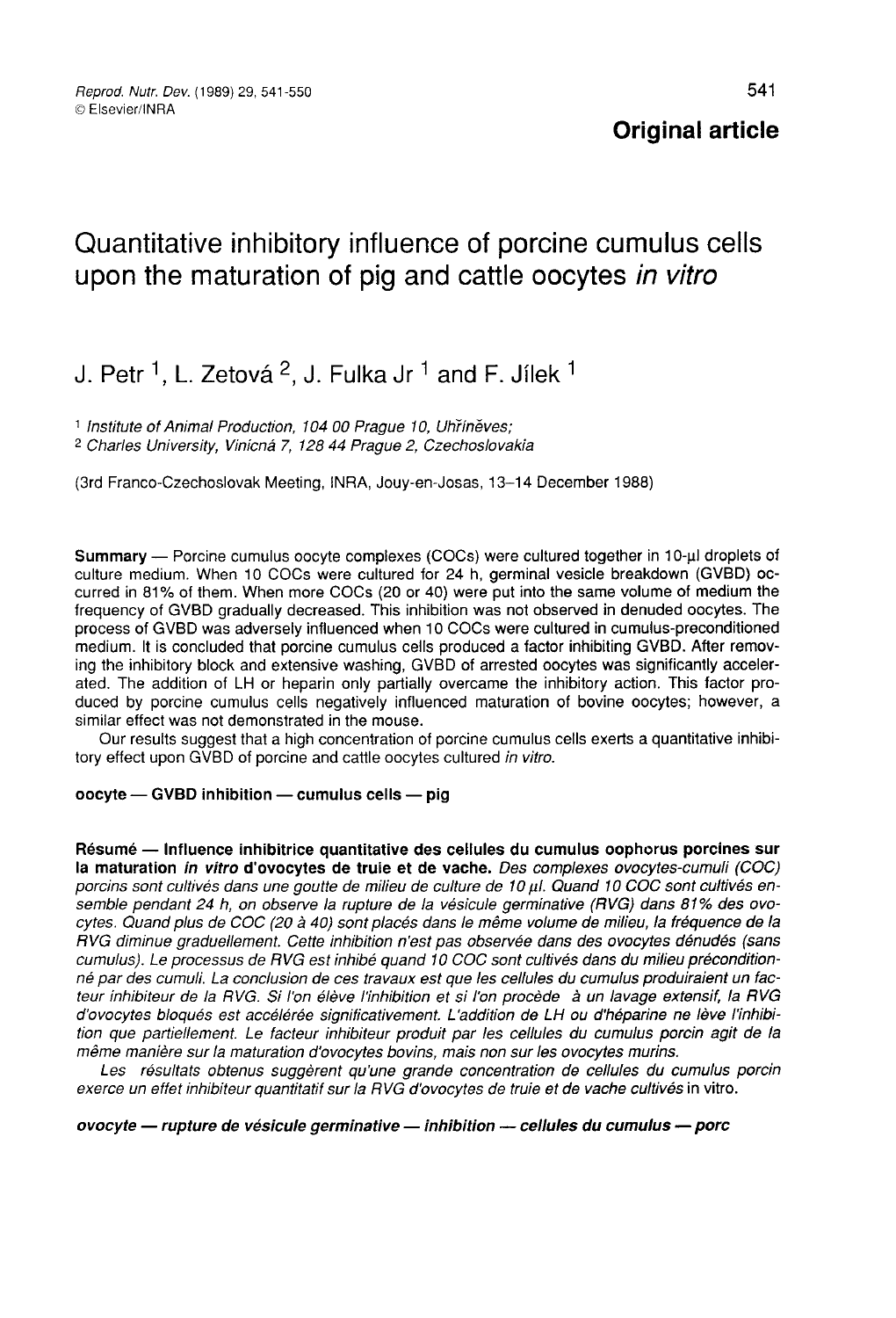## INTRODUCTION

In vivo fully-grown oocytes resume meiosis after the LH surge. However, when competent oocytes with or without cumulus cells are cultured outside their follicle they resume meiosis spontaneously. This observation indicates that follicular cells are responsible for meiotic arrest (for review, see Thibault et al., 1987; Sato & Koide, 1987). This idea originated in the Rolde, 1987). This idea originated in the<br>study of Foote & Thibault (1969), who<br>grafted cumulus oocyte complexes<br>(COCs) *in vitro* on the granulosa of imma-<br>ture follicles. Meiosis did not resume spongrafted cumulus oocyte complexes<br>(COCs) in vitro on the granulosa of immature follicles. Meiosis did not resume spontaneously under these conditions. This demonstrate that granulosa cells are re-<br>sponsible for the inhibition of meiosis in<br>follicle-enclosed COCs. Many studies sponsible for the inhibition of meiosis in<br>follicle-enclosed COCs. Many studies based on co-culture of oocytes with various follicular components were subsequently performed and further corroborated the concept of follicular inhibitory action (Tsafriri & Channing, 1975; Dekel & Beers, 1978, 1980; Liebfried & First, 1980a, b; Dekel et al., 1981; Downs & Eppig, 1984).

Similarly, numerous attempts have been made to isolate the inhibitor and determine its chemical nature. Up to date, several potential inhibitors have been described : cyclic adenosine monophosphate (cAMP), oocyte maturation inhibitor (OMI), granulosa cell factor (GCF) and lately, purine nucleotides (Sato & Koide, 1987).

It is not known whether the cumulus cells are also the source of the oocyte maturation inhibitor(s). Since COCs are usually cultured in vitro in low COC : medium volume ratio, the potential inhibitor may not inhibit oocyte maturation due to its low concentration. The purpose of this study was to determine whether this potential inhibitor from porcine cumulus cells could exert an effect in a high COC : medium volume ratio.

#### MATERIAL AND METHODS

Pig oocytes were aspirated from follicles of  $\approx$ 3―5 mm in diameter. Cattle oocytes were collected from follicles of  $\approx$  5 mm in diameter. Only those oocytes with compact cumuli were chosen for further experiments. Mouse oocytes were isolated from late antral follicles of sexually mature females (Balb/c) and only those containing a germinal vesicle (GV) were used.

Oocytes with compact cumuli were washed three times in medium and then cultured in 10-ul droplets of medium under paraffin oil at 38 °C under air with 5%  $CO<sub>2</sub>$ . Pig oocytes were cultured for 24 h and those of cattle and mice for 8 or 4 h, respectively. Preliminary studies showed that after these intervals GVBD occurred under our culture conditions. The composition of the medium was the same as described by Fulka Jr et al. (1986). Denuded oocytes were prepared by repeated pippetting of cumulus-enclosed oocytes through a narrow pipette and cultured in the same way.

When used, LH (bLH 13 V05u-BIO-USDA, National Hormone and Pituitary Program, University of Maryland, USA was diluted in culture medium at a concentration of 5 µg/ml. Heparin (Spofa, Czechoslovakia) was used when oocytes were cultured for 24 h in 10  $\mu$ l droplets of medium containing 30, 150 or 300 IU of heparin per ml, respectively.

At the end of culture oocytes were mounted on slides, fixed in acetic alcohol (1 : 3, v/v) for at least 24 h, stained with 1% orcein and examined under the phase contrast microscope.

The percentage of inhibition of oocytes was calculated according to the formula described by Sato and Koide (1984) :

% inhibition =  $%$  oocyte GVBD  $(control) - %$  oocyte GVBD (expt.)) / % oocyte GVBD (control).

Results were compared with the Chi-square analysis.

## RESULTS

To test the effect of cumulus cells on resumption of meiosis, different numbers of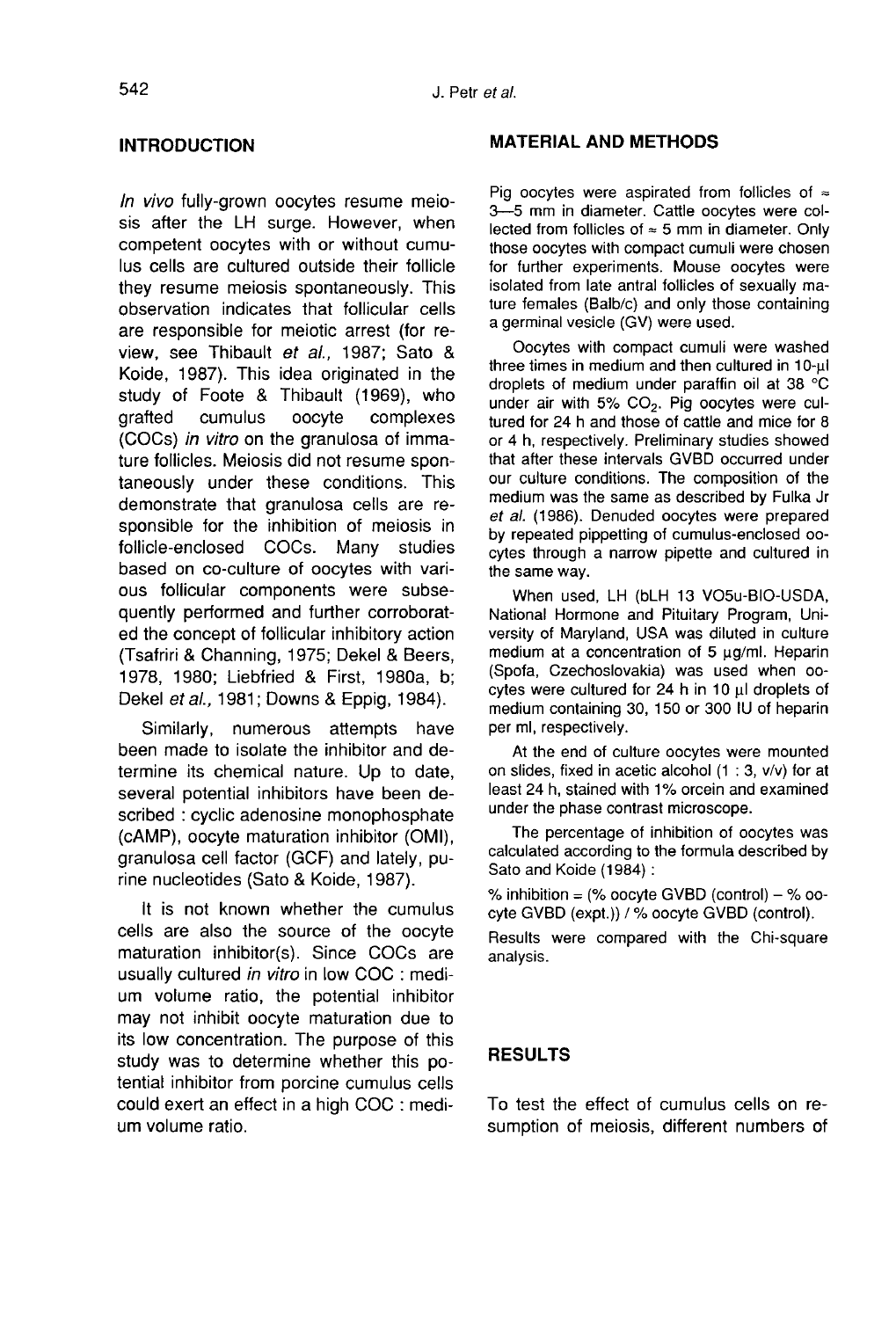both cumulus-enclosed and denuded porcine oocytes were cultured in 10-µl droplets of culture medium (Table I). When 1, 5, or 10 porcine COCs were cultured, germinal vesicle breakdown (GVBD) was observed in  $\approx 80\%$  of them after 24-h culture. However, a significant inhibition of oocyte maturation was demonstrated when 20 or 40 COCs were cultured in the same volume of medium. In the former group GVBD was observed in 61% of oocytes and the latter in 20%. This inhibition was not observed in denuded oocytes. The maturation of denuded oocytes was not inhibited even when 10 denuded oocytes were cocultured with 40 COCs in the same 10ul droplet for 24 h. These results indicated that porcine cumulus cells can quantitatively inhibit the resumption of oocyte maturation, and that their effect is mediated through the cumulus cells.

To test the reversibility of this cumulus cell inhibitory effect, 40 COCs were cultured for 24 h in a 10-ul droplet; the COCs were then washed and divided into 5 groups (Fig. 1). Some COCs were immediately fixed and evaluated. In this group GVDB did not exceed 20%. The remaining groups were cultured separately in 10-µl droplets of fresh medium for 4, 6, 12 or 24 hrs. GVDB was observed in 20, 68, 76 or 85% of oocytes, respectively. Control oocytes, cultured in the same manner immediately after their aspiration from follicles underwent GVBD in 6, 2, 7 or 84%, respectively. This indicates that maturation in oocytes precultured under the influence of cumulus cells was significantly increased and accelerated. Indeed, 24 h after washing, 47% of precultured oocytes were observed in the second metaphase (M II).

LH was used to overcome the effect of eventual follicular inhibitors (Tsafriri, 1988). When 40 porcine COCs were cultured in LH-enriched medium for 24 h the occurrence of GVBD was significantly higher than in those cultured without LH (47% vs 23% of GVBD) (Fig. 2). Significantly more (92.9 %) control oocytes resumed maturation.

Similarly heparin was used to inhibit the effect of granulosa cell factor (GCF) (Sato et al., 1986). Forty porcine COCs were cultured in a droplet of medium containing 30, 150 or 300 IU of heparin per ml for 24 h (Fig. 3). GVBD was observed in 12, 25 or



Fig. 1. The reversibility of the inhibitory activity of cumulus cells. The oocytes were either precultured for 24 h under the influence of the factor produced by cumulus cells (hatched columns) or cultured immediately after their aspiration from follicles (open columns). The black column represents oocytes observed in metaphase II. Statistical differences ( $P < 0.01$ ) are indicated by different superscripts.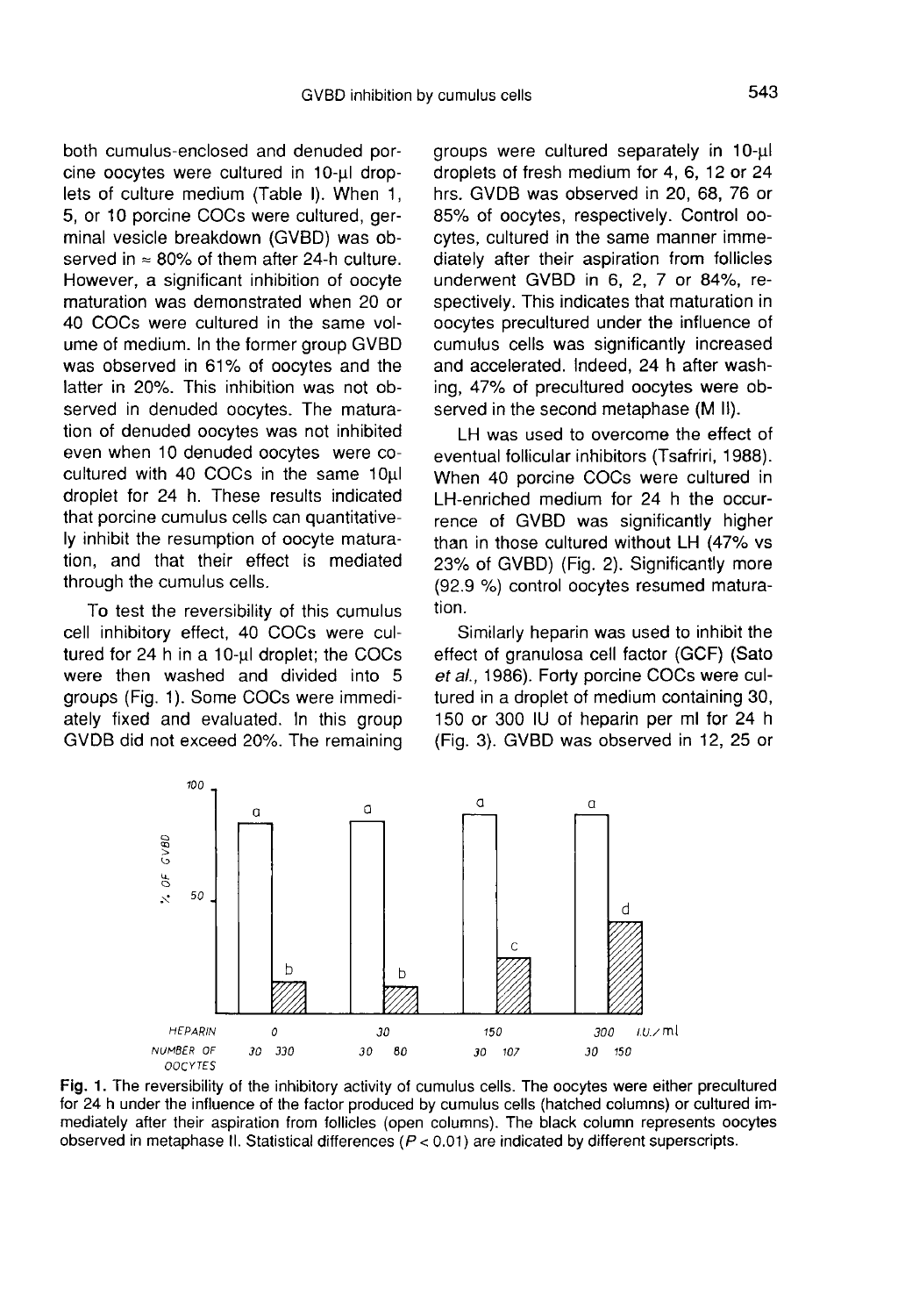| No. of oocytes  | Type of  | No. of  |     | Stage of maturation |                         |                 | % of                    |
|-----------------|----------|---------|-----|---------------------|-------------------------|-----------------|-------------------------|
| per droplet     | oocytesa | oocytes | GV  | GVBD                | Undefined b             | GVBD            | inhibition              |
| 1               | $C+$     | 60      | 7   | 50                  | 3                       | 87d             | 0                       |
| 5               | $C+$     | 60      | 8   | 48                  | 4                       | 85d             | $\overline{\mathbf{c}}$ |
| 10              | $C+$     | 179     | 31  | 140                 | 8                       | 81d             | 7                       |
| 20              | $C+$     | 105     | 38  | 60                  | 7                       | 61 <sup>e</sup> | 29                      |
| 40              | $C+$     | 396     | 304 | 76                  | 16                      | 20 <sup>t</sup> | 77                      |
| 10              | $C -$    | 30      | 1   | 27                  | $\overline{\mathbf{c}}$ | 96 <sup>d</sup> | 0                       |
| 40              | $C -$    | 120     | 16  | 100                 | 4                       | 86 <sup>d</sup> | 1                       |
| 10 <sup>c</sup> | $C -$    | 67      | 17  | 49                  | 1                       | 74 <sup>d</sup> | 14                      |
| 40 <sup>c</sup> | $C+$     | 200     | 134 | 62                  | 4                       | 32g             | 64                      |

Table I. The influence of cumulus cells on pig oocyte maturation.

a Oocytes were cultured with compact cumull (C+) or cumulus cells were removed mechanically before culture  $(C-)$ .

b Oocytes in which the stage of maturation could not be recognized.

c Oocytes C+ and C- were co-cultured together in the same droplet.

 $d$ <sup>-g</sup> Statistical differences ( $P$  < 0.01) are indicated by different superscripts.

41% of them, respectively. However, even at the highest concentration of heparin the percentage of GVBD was significantly lower than in control oocytes (41% vs 85 of GVBD).

To test whether the potential inhibitor from cumulus cells was released into the medium, 40 porcine COCs were cultured in a 10-µl droplet for 24 h. After this interval COCs were removed from the droplet and replaced by 10 freshly isolated porcine COCs (Table II). Only 11% of these COCs underwent GVBD 24 h later.

To assess whether the inhibitor was species-specific, 40 porcine COCs were cultured in 10-ul droplets for 24 h. The porcine COCs were then removed and replaced by 10 freshly isolated murine or bovine COCs and cultured for 4 or 8 h, respectively (Table II). Only 26% of bovine oocytes resumed maturation under these conditions. In control bovine oocytes a significantly higher number (69%) of GVBD was observed. However, the maturation of the murine oocytes was not inhibited significantly and GVBD occurred in 85% of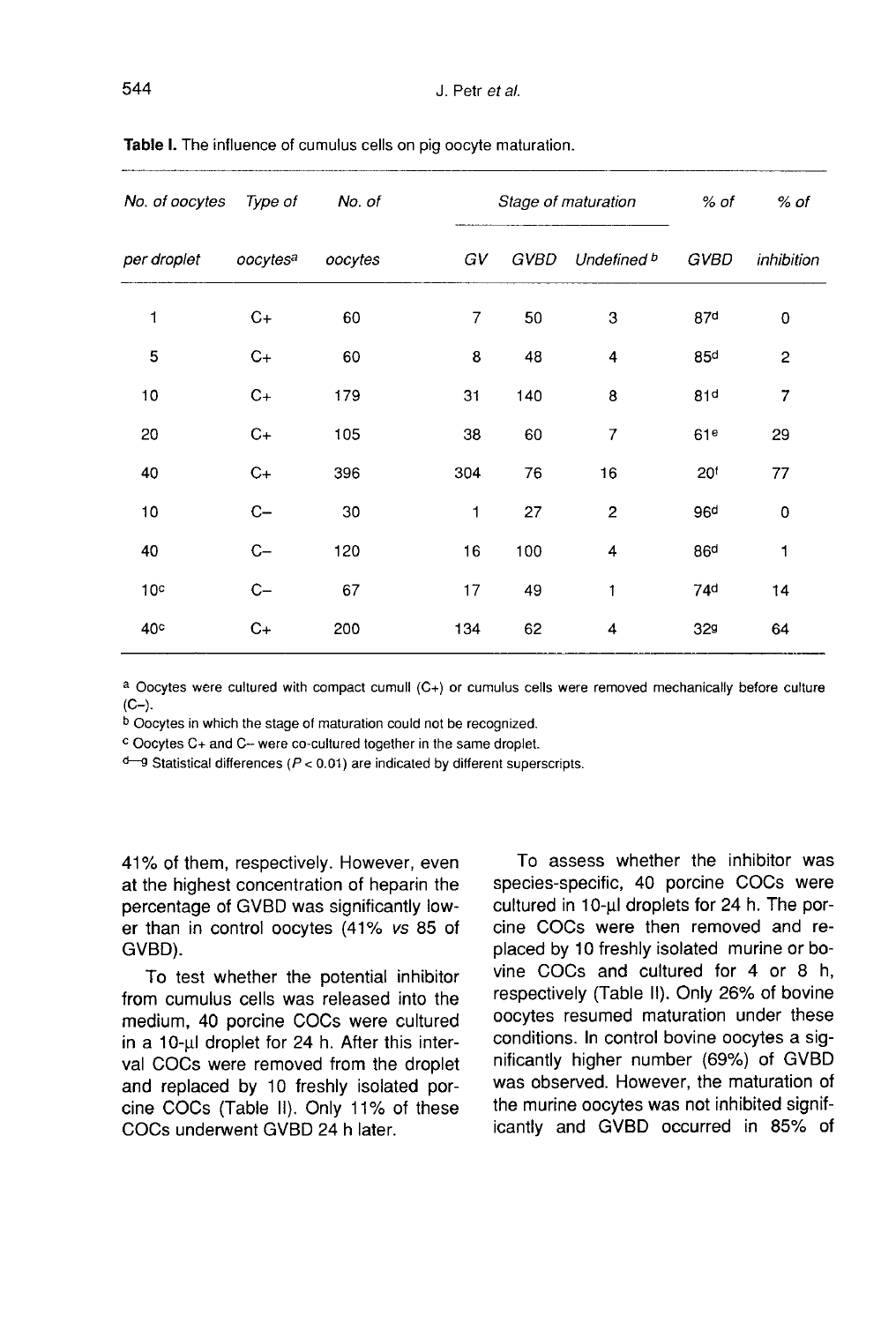

Fig. 2. The influence of LH upon the inhibitory activity of cumulus cells. COCs were cultured with (hatched columns) or without (open columns) 5  $\mu$ g of LH per ml. Statistical differences ( $P < 0.01$ ) are indicated by different superscripts.

them, compared to 92% of GVBD in controls.

Based on these results it can be concluded that porcine cumulus cells release a factor able to quantitatively inhibit GVBD in porcine oocytes. The effect of this factor was fully reversible and could be partially overcome by LH of heparin.

It could exert its effect on bovine but not murine oocytes

### **DISCUSSION**

The finding that oocytes removed from the follicle mature spontaneously in culture, whereas maturation of follicle-enclosed oocytes occurs only after hormonal stimulation, suggested that, within the follicle, meiosis is prevented through some follicular inhibitory action. It has been found that granulosa cells in contact with cultured oocytes suppress spontanous maturation (Tsafriri & Channing, 1975; Eppig & Downs, 1984; Anderson et al., 1985). These studies indicated that granulosa cells produce factors that sustain meiotic arrest.

| Time of | Type of              | No. of  | Stage of maturation |      |             | % of            | % of            |
|---------|----------------------|---------|---------------------|------|-------------|-----------------|-----------------|
| culture | culture <sup>a</sup> | oocytes | GV                  | GVBD | Undefined b | <b>GVBD</b>     | inhibition      |
| 24      | control              | 40      | 4                   | 34   | 2           | 89c             | 0               |
|         |                      |         |                     |      |             |                 | 88              |
| 8       | control              | 42      | 13                  | 29   | 0           | 69 <sup>c</sup> | 0               |
|         | x                    | 61      | 45                  | 16   | 0           | 26 <sup>d</sup> | 62              |
| 4       | control              | 72      | 6                   | 66   | 0           | 92              | 0               |
|         | x                    | 60      | 9                   | 51   | 0           | 85              | 8               |
|         |                      | x       | 79                  | 65   | 8           | 6               | 11 <sub>d</sub> |

Table II. The species specificity of inhibitory activity from cumulus cells.

a Ten bovine and murine oocytes were cultured in 10 µl of fresh medium (control) or in 10 µl fo medium where 40 procine COCs were cultured previously for 24 h (X), respectively.

b Oocytes in which the stage of maturation could not be recognized.

c, d Statistical differences within species ( $P < 0.01$ ) are indicated by different superscripts.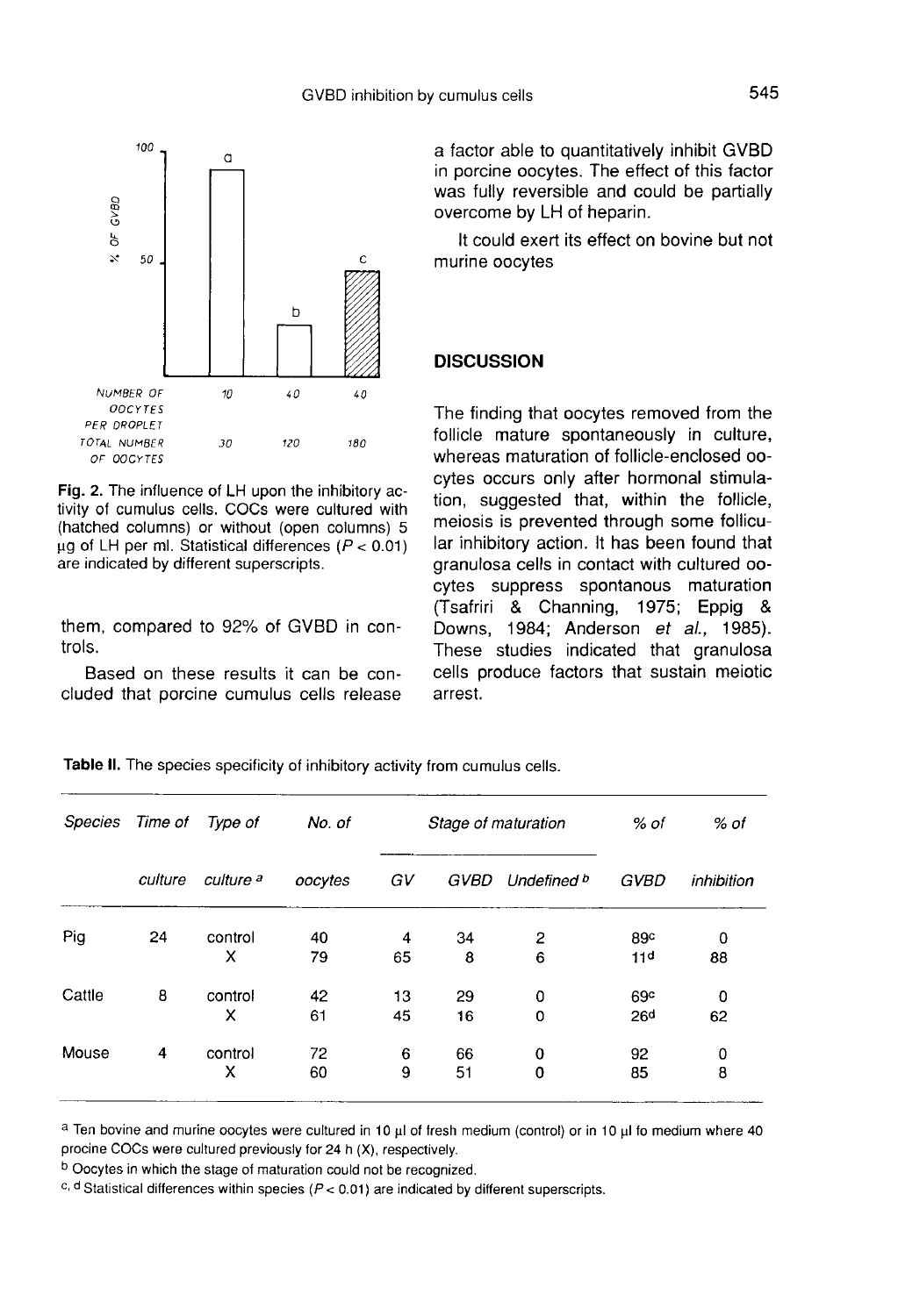

Fig. 3. The influence of heparin upon the inhibitory activity of cumulus cells. Ten (open columns) or 40 (hatched columns) COCs were cultured per droplet. Statistical differences (P < 0.025) are indicated by different superscripts.

We report that pig oocytes do not resume meiosis spontaneously when COC : medium volume ratio is increased by cul-<br>turing more than 10 COCs in a 10-µ drop-<br>let of modium. One possible explanation is let of medium. One possible explanation is that the pH of culture medium could influence maturation. Sato & Koide (1987) demonstrated in porcine oocytes that at pH 6.8―7.0 the time required to progress to the second metaphase was delayed by several hours compared to pH 7.2―7.4. However, such pH decrease was not observed in our culture conditions, so that other factor(s) must be involved. The maturation of denuded oocytes was not inhibited by an increasing oocyte : medium volume ratio, even when they were cultured in an environment where COC : medium volume ratio was high enough to inhibit resumption of meiosis in intact oocytes. It is therefore unlikely that exhaustion of some nutritional components in the medium caused the inhibition. These data support the idea that porcine cumulus cells produce at least one factor inhibiting oocyte

maturation. They further suggest that this factor exerts its inhibitory action not directly on oocytes, but through the mediation of cumulus cells. This agrees with the observation that cumulus cells are required for the inhibitory action of oocyte maturation inhibitor (OMI) in pig (Hillensjö et al., 1979) and rat oocytes (Tsafriri & Bar-Ami, 1982). In contrast, an inhibitory fraction of human follicular fluid prevented maturation of denuded rat oocytes (Chari et al., 1983), and the low molecular weight fraction of porcine follicular fluid inhibited the maturation of mouse cumulus-free ova (Downs & Eppig, 1984).

The inhibition of GVDB was reversible. After thorough washing in the medium, the subsequent culture in lower COC : medium volume ratio led to the GVBD after 6 h. This means that oocytes released from the influence of cumulus cell factor completed GVBD much faster that oocytes freshly isolated from the follicle (Motlik and Fulka, 1976; and the present result). This acceler-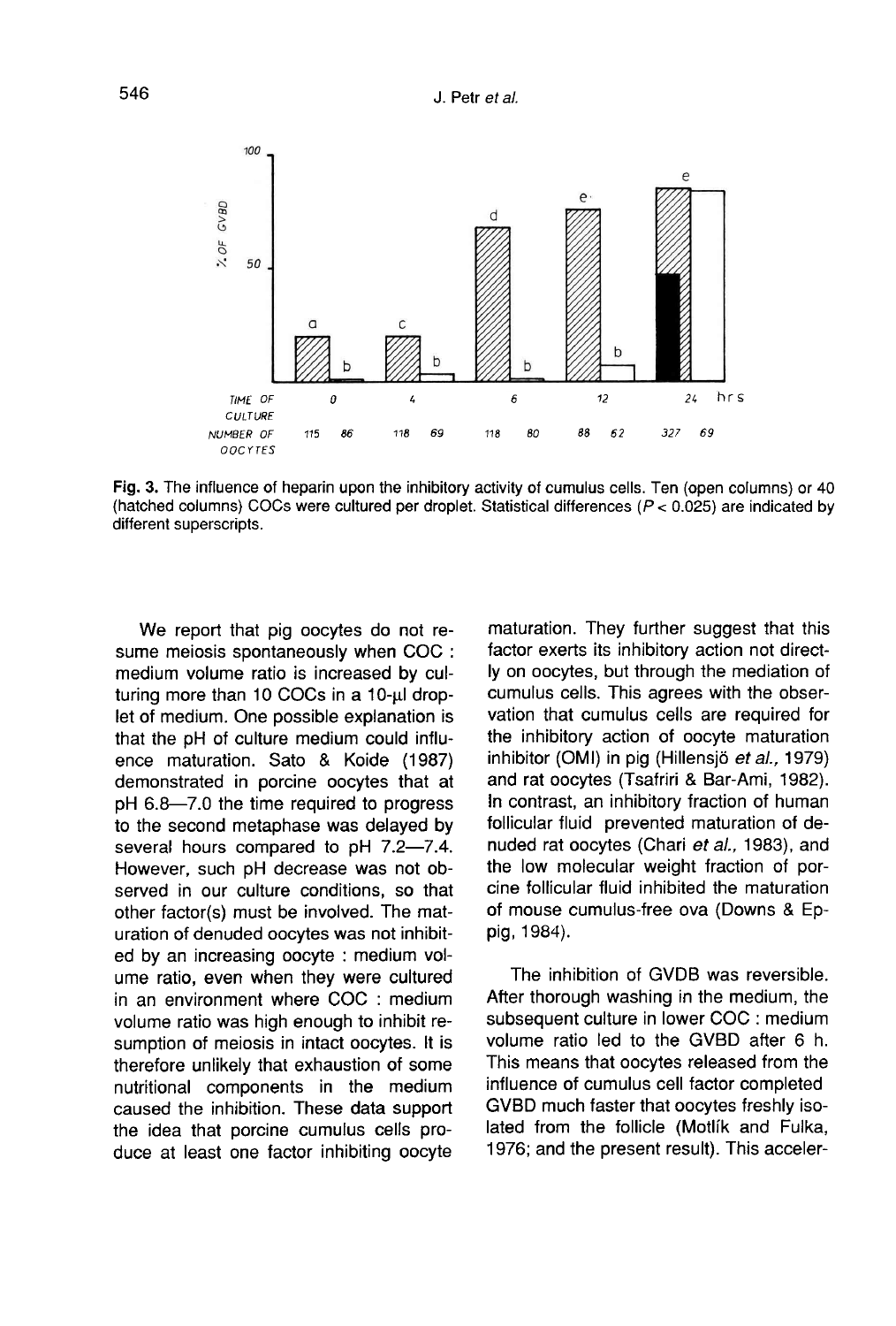ation could not be due to the delayed onset of GVBD occuring under the influence of the cumulus cell factor, because GVBD was not observed and GVs remained intact, even in 40 COCs cultured for 48 h in a 10-µl droplet (data not shown). It therefore appears that the inhibitory factor from porcine cumulus cells did not prevent all events involved in GVBD and only represents a part of the inhibitory influence that is exerted on the oocyte by the somatic components of the follicle. In this connection, a similar acceleration of maturation was observed after the washing away of cycloheximide, a protein synthesis inhibitor, in sheep (Moor & Crosby, 1986) and pig oocytes (Kubelka et al., 1988).

LH induces resumption of meiosis in vivo or within the follicle-enclosed oocytes in vitro. In addition, LH has been reported to alleviate the inhibitory action of porcine follicular fluid or of its purified fractions (Tsafriri & Channing, 1975), of bovine or hamster follicular fluid (Gwatkin & Andersen, 1976), of rat granulosa cell conditioned medium, as well as that of cocultured with rat granulosa cells (Tsafriri et al., 1977). Hence the ability of LH to partly overcome the inhibition of meiosis by a cumulus cell factor described in the present study lends support to the view that this factor may have a physiological role in the regulation of meiosis.

LH is known to stimulate the preovulatory follicle to produce glycosaminoglycans which accumulate on the surface and in the intercellular spaces of the cumulus cells (Eppig, 1979). Sato et al. (1986) have demonstrated that among the glycosaminoglycans, heparin and heparan sulfate interact with the GCF and nullify its maturation inhibitory activity. Based on their experimental results, Sato & Koide (1987) have proposed the hypothesis that glycosaminoglycans can prevent the action of GCF on the oocyte by binding the factor. In

this manner oocytes are supposed to be protected from the arresting influence of the maturation inhibitory factor and to resume meiosis. In the present study it is shown that heparin at least partly blocked the activity of cumulus cell factor. It is thus possible that glycosaminoglycans could be involved in the blocking of cumulus cell factor during gonadotropin-induced resumption of maturation.

It is generally accepted that the inhibitory effect of OMI is not species-specific. Thus human follicular fluid inhibits the maturation of pig (Hillensjö et al., 1978), rat (Hillensjö et al., 1981) and Xeponus oocytes (Pomerantz & Bilello, 1987); bovine follicular fluid inhibits hamster oocyte maturation (Gwatkin and Andersen, 1976). Under our conditions the inhibitory factor from porcine cumulus cells does not inhibit maturation in mouse oocytes but it is able to exert its effect on cattle oocytes.

The quantitative inhibiton and its incomplete reversibility by LH or heparin may be perhaps related to the nonhomogeneity of the oocyte population aspirated from ovaries (Homa et al., 1988), the impurity of substances, or to culture conditions employed. Another explanation for quantitative inhibition is the interaction of inhibitory factor(s) and maturation-inducing factor(s). Such factors produced by granulosa cells were proposed by Byskov (1979) and detected by use of bioassay in mouse (Byskov, 1974), hamster (Fayer et al., 1979) and human (Yding Andersen et al., 1981). Recently, substances promoting cytoplasmic development of pig follicular oocytes were demonstrated in porcine follicular fluid (Naito et al., 1988) and pig follicular tissue was reported to produce similar factors (Mattiolli et al., 1988a, b).

Our data strongly suggest that pig cumulus cells produce factor(s) quantitatively inhibiting oocyte maturation, but its biochemical nature has yet to be determined.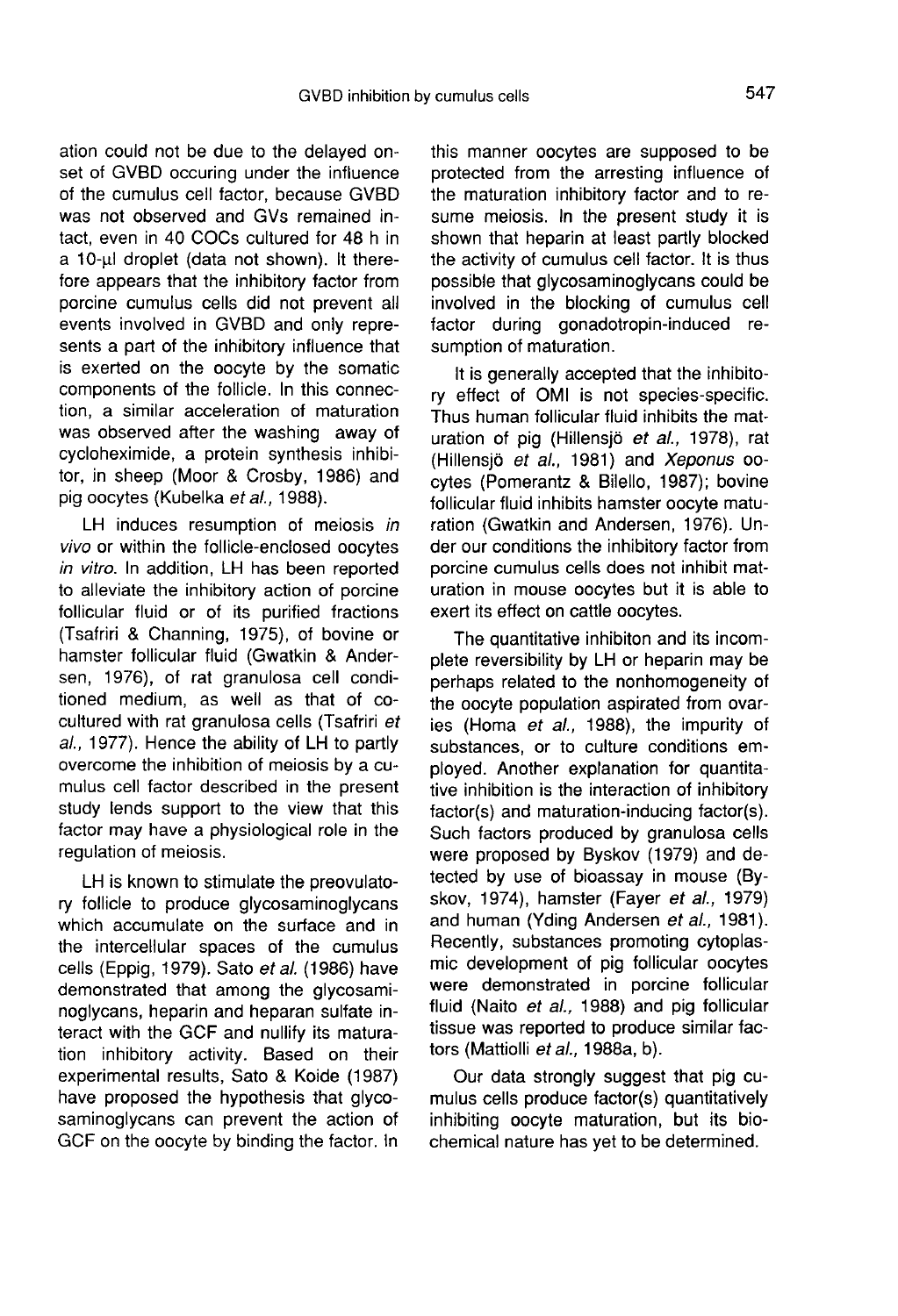### ACKNOWLEDGMENTS

We would like to express out utmost gratitude to the National Hormone and Pituitary Program, University of Maryland, USA for supplying LH.

## REFERENCES

Anderson L.D., Stone S.L. & Channing C.P. (1985) Influence of hormones on the inhibitory activity of oocyte maturation present in conditioned media of porcine granulosa cells. Gamete Res. 12, 119-130

Byskov A.G. (1979) Regulation of meiosis in mammals. Ann. Biol. Anim. Biochim. Biophys. 19,1251-61

Byskov A.G. (1974) Does rete ovarii act as a trigger for the onset of meiosis ? Nature 252, 396-397

Chari S., Hillensjö T., Magnusson C. & Daume E. (1983) In vitro inhibition of rat oocyte meiosis by human follicular fluid fractions. Arch. Gynecol. 233, 155-165

Dekel N. & Beers W.H. (1978) Rat oocyte maturation in vitro : relief of cyclic AMP inhibition by gonadotropins. Proc. Natl. Acad. Sci. USA 75, 3469-3473

Dekel N. & Beers W.H. (1980) Development of rat oocyte in vitro : inhibition and induction of maturation in the presence or absence of the cumulus oophorus. Dev. Biol. 75, 247-252

Dekel N., Lawrence T.S., Gilula N.B. & Beers W.H. (1981) Modulation of cell-to-cell communication in the cumulus-oocyte complex and the regulation of oocyte maturation by LH. Dev. Biol. 86, 356-362

Downs S.M. & Eppig J.J. (1984) Cyclic adenosine monophosphate and ovarian follicular fluid act synergistically to inhibit mouse oocyte maturation. Endocrinology 114, 418-427

Eppig J.J. (1979) A comparison between growth in co-culture with granulosa cells and oocytes with granulosa cell-oocyte junctional contact maintained in vitro. J. Exp. Zool. 209, 345-353

Eppig J.J. & Downs S.M. (1984) Chemical signals that regulate mammalian oocyte maturation. Biol. Reprod. 30, 1-11

Fayer A.B., Schneider J.A., McCall D., Ances I.G. & Polakis S.E. (1979) The induction of meiosis by ovaries of newborn hamsters and its relation to the action of the extraovarian structures in mesovarium (rete ovarii). Ann. Biol. Anim. Biochim. Biophys. 19, 1273-1278

Foote W.D. & Thibault C. (1969) Recherches expérimentales sur la maturation in vitro des oocytes de truie et de veau. Ann. Biol. Anim. Bioch. Biophys. 9, 329-349

Fulka J. Jr., Motlik J., Fulka J., Jilek F. (1986) Effect of cycloheximide on nuclear maturation of pig and mouse oocytes. J. Reprod. Fertil. 77, 281-285

Gwatkin R.B.L. & Andersen O.F. (1976) Hamster oocyte maturation in vitro inhibition by follicular components. Life Sci. 19, 527-536

Hiiiensjb T., Batta S.K. & Schwatz-Kripner A. (1978) Inhibitory effect of human follicular fluid upon the maturation of porcine oocytes in culture. J. Clin. Endocrinol. Metab. 47, 1332-1335

Hillensjb T., Channing C.P., Pomerantz S.H. & Kipner A.S. (1979) Intrafollicular control of oocyte maturation in the pig. In vitro 15, 32-39

Hillensiö T., Chari S., Magnusson C., Daume E. & Sturm G. (1981) Inhibitory effect of low molecrat granulosa cells and oocytes in vitro. In : Human Reproduction (K. Semm & K. Mettler eds), Excerpta Medica, International Congress Series No. 551, Amsterdam, pp. 458-462

Homa S.T., Me Gaughey R.W. & Racowsky C. (1988) Isolated subpopulation of mass-harvested pig oocytes and their characterization by size, incidence of atresia and competence to mature in culture. J. Reprod. Fertil. 82, 81-86

Kubelka M., Motlík J., Fulka J. Jr., Procházka R., Rimkevičová Z. & Fulka J. (1988) Time sequence of germinal vesicle breakdown in pig oo-<br>cytes after cycloheximide and  $p$ -amidocycloheximide benzamide block. Gamete Res. 19, 423-431

Liebfried L. & First N.L. (1980a) Effect of bovine and porcine follicular fluid and granulosa cells on maturation in vitro. Biol. Reprod. 23, 699-704

Liebfried L. & First N.L. (1980b) Follicular control of meiosis in the porcine oocyte. Biol. Reprod. 23, 705-709

Mattioli M., Galeati G., Bacci M.L. & Seren E. (1988a) Follicular factors influence oocyte fertilizability by modulating the intercellular coopera